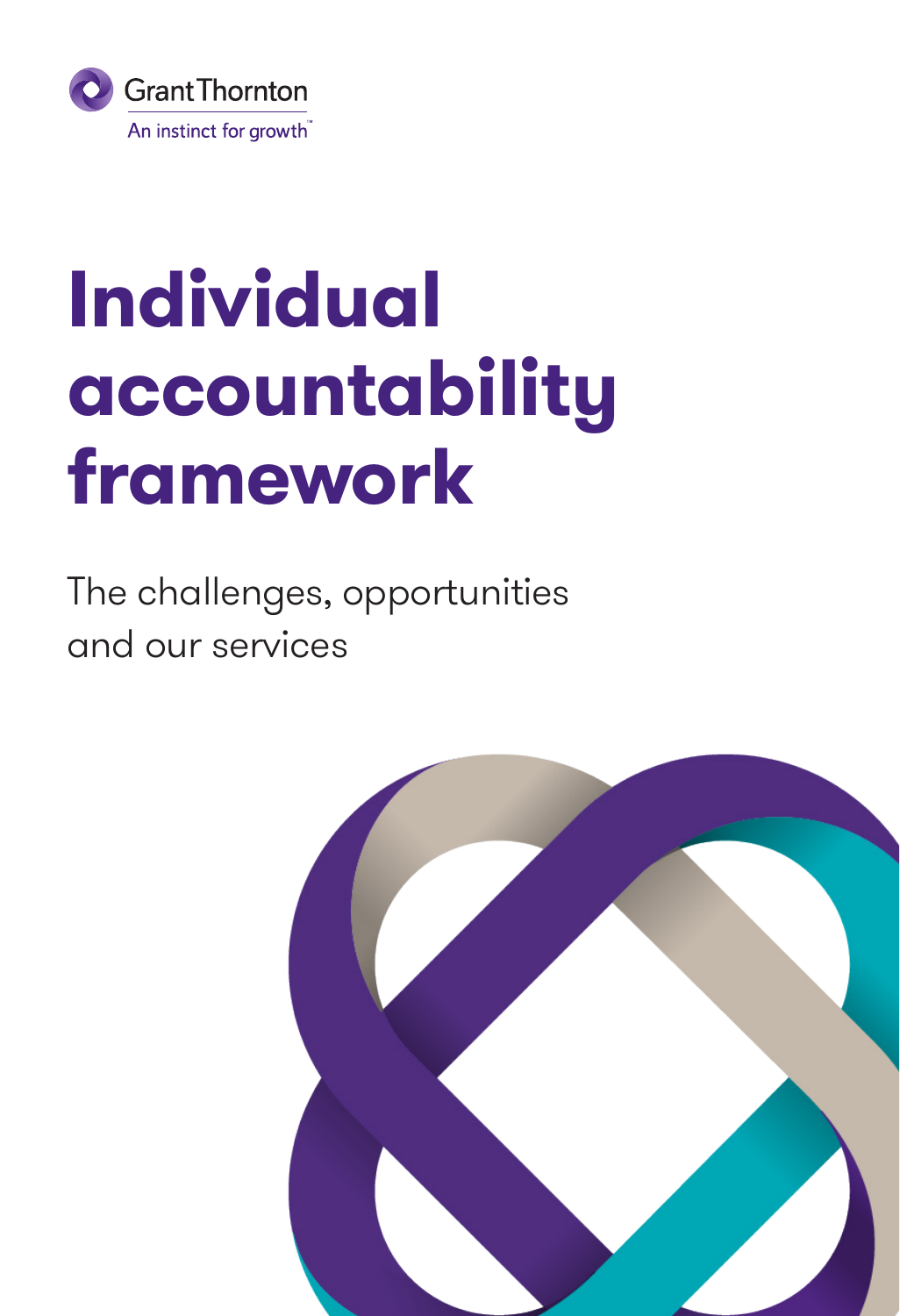## Building blocks of individual accountability framework



Senior Executive Accountability Regime (SEAR)



Conduct standards



Enhancements to fitness and probity regime



Enhancements to administrative sanctions regime

# The expectations

## Senior Executive Accountability Regime (SEAR)

The increased focus of the Central Bank of Ireland (CBI) on behaviour and culture and its views on the interconnectedness of same with conduct risk in regulated firms has been a recurring theme of senior regulators in recent times. Following on from the CBI report on Behaviour and Culture in Irish Retail Banks in 2018, the CBI formally signposted its desire to enhance its gatekeeping, supervision and oversight powers by implementing a comprehensive accountability framework for individuals operating in regulated firms. Together with other measures (conduct standards, enhancements to fitness and probity, and administrative sanctions) SEAR is part of the CBI's wider framework to enhance transparency and accountability in the financial sector. The new regime will introduce a wide array of challenges that will need to be addressed and overcome if organisations are to be successfully compliant.

- With specified exemptions in each sector, it is expected that the bill will initially be applied to:
	- − banks;
	- − insurance undertakings; and
	- − investment firms and their third country branches.
- Senior Executive Functions (SEFs) will broadly correspond to Pre-Approval Control Function (PCF) role holders under the current fitness and probity regime, with in-scope SEFs expected to include board members, executives reporting directly to board and heads of critical business areas.
- Each person carrying out a SEF will have role-related responsibilities allocated by their firm and the CBI will also prescribe mandatory responsibilities depending upon the type of firm and sector (Additionally, conduct and prudential risk will be the responsibility of someone carrying out a SEF).
- Firms will be required to draw up comprehensive responsibility maps setting out their key governance and management oversight arrangements.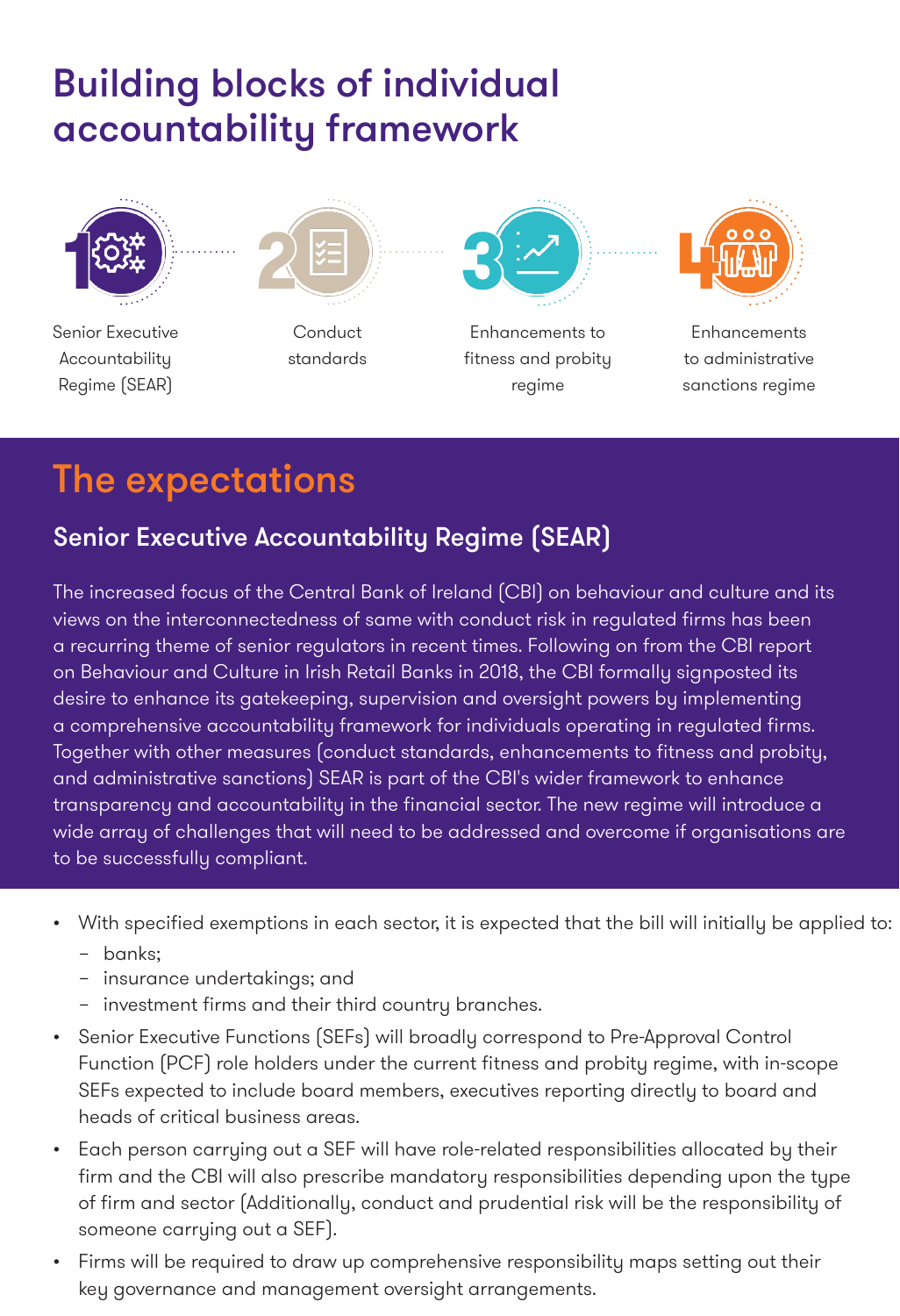# The four pillars: A closer examination

#### $SFAR$  ...

• An accountability regime which places obligations on firms and senior individuals within them to set out clearly where responsibility and decision making lines for their business.





#### Conduct standards ........

• The CBI propose to enhance existing standards with the introduction of new standards at both an individual and firm level which will impose binding and enforceable obligations on Regulated Financial Service Providers (RSFPs) and the individuals working within them to adhere to specific conduct standards.

## Enhanced fitness and probity regime

- The introduction of a certification regime imposing a positive obligation on firms to certify on an annual basis that the individuals in question are fit and proper to carry out their functions.
- CBI is also expected to seek the power to publish where it has refused to approve an individual's PCF application.





#### Enhanced administrative sanctions regime

- With a view to 'breaking the participation' link the CBI will seek powers to pursue individuals directly for their own misconduct without having to prove their participation in wrong-doing by the RFSP.
- The CBI will also seek powers to pursue enforcement action for breach of the new proposed conduct standards.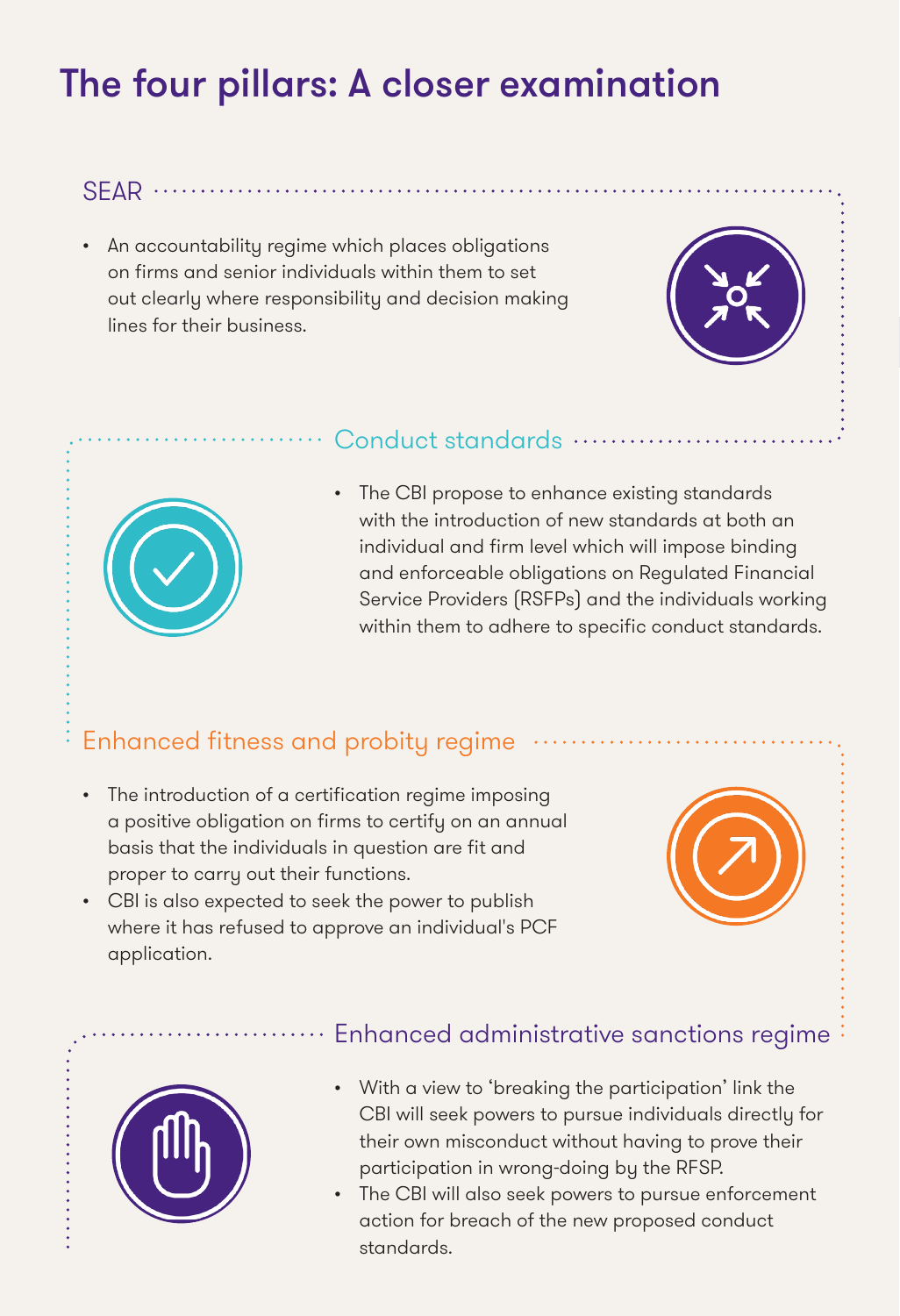# What should firms do now

To prepare for SEAR, firms should assess how the regime will affect their infrastructure and organisational arrangements in the long term. Firms should also address how SEAR will drive cultural attitudes and conduct on an ongoing basis.

#### Lessons learned from the UK

The UK regime requires banks to allocate particular responsibilities to individual senior managers: prepare statements of responsibility for each individual senior manager, arrange suitable handover of responsibilities between senior managers and to prepare a 'management responsibilities' map to identify which individual is responsible for a matter at any given time.

#### Key considerations for firms

### **Organisational**

Firms should consider how SEAR will affect their organisational structure, including:

- entity structure;
- governance committees;
- communication plan;
- allocation/negotiating responsibilities; and
- ownership of SEAR.

#### Infrastructure

Essential elements of infrastructure will also be affected and firms should review the following areas:

- map of management structure;
- responsibilities map;
- job descriptions;
- training conduct and regime; and
- fitness and probity checks.

#### Business as usual

Once implemented, SEAR will continue to evolve as the business changes with the following events:

- new hires:
- internal transfers;
- leavers:
- promotions and demotions; and
- regulatory changes.

#### Impact of remuneration changes

One of the biggest changes the new regime will introduce is to the remuneration structure for senior managers including enhanced transparency measures and fines when regulatory breaches occur.

- Firms will be required to undertake comprehensive reviews and revise the governance structure within the firm on a frequent basis. This will include the management of reporting lines; individual responsibilities clearly outlined; risk and control frameworks adequately implemented and reviewed accordingly; and governance responsibility maps.
- Firms will be required to ensure management responsibility maps are clear and easy to naviaate and contain sufficient detail on governance arrangements and interactions between the local entity and parent group, specifically on remuneration policies.
- Individuals held accountable for regulatory breaches may incur a reduction in their variable remuneration for failing to comply with their accountability obligations. This will impact firms through the challenge of having a reduced pool of suitable candidates for senior positions.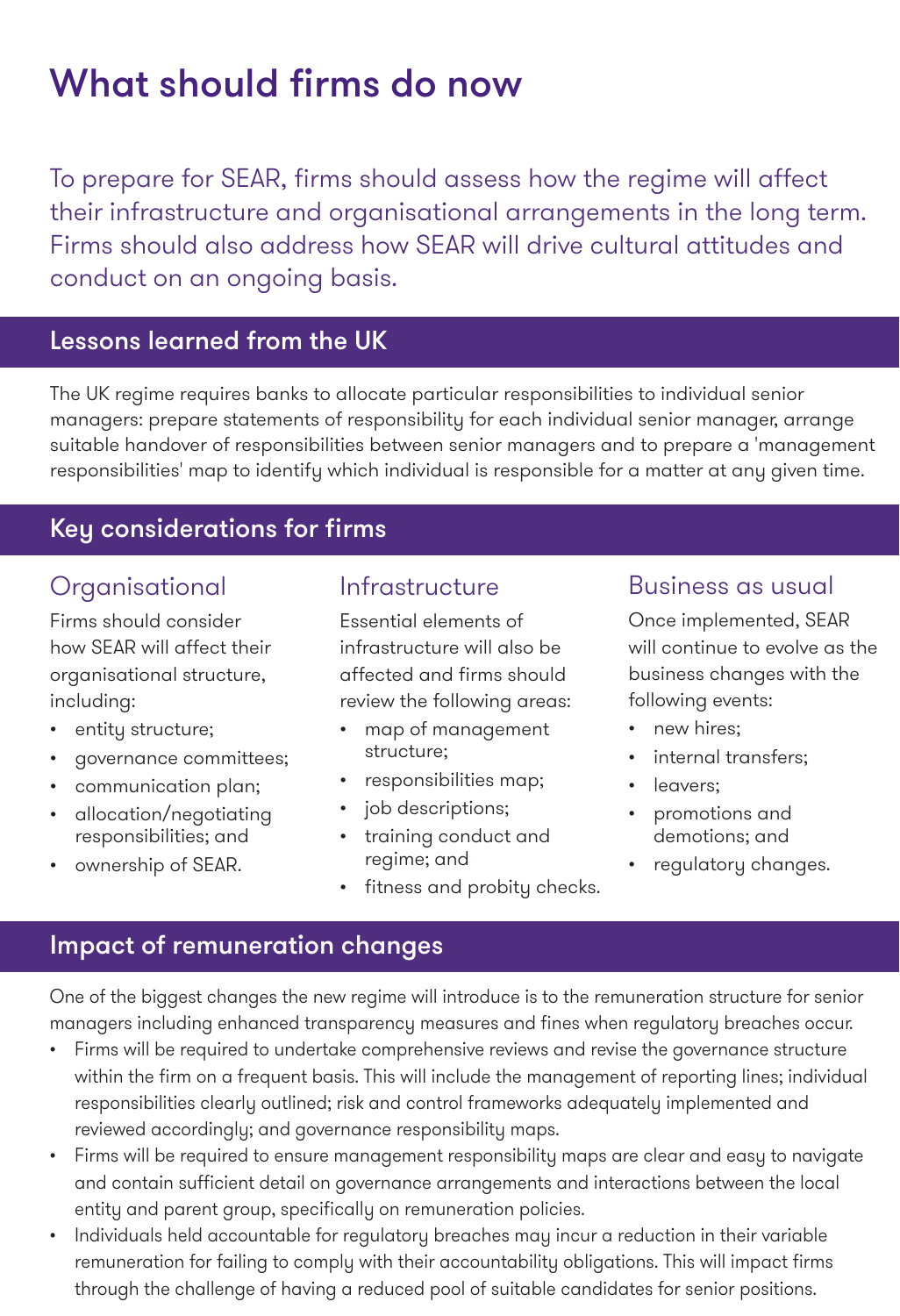# How Grant Thornton can help

Grant Thornton recognises that implementing the new regime may prove to be onerous and time consuming for firms. Our team of experts have extensive experience and are able to provide an unparalleled service, underpinned by keen regulatory insight and a commitment to strong client relationships. We can provide assistance in some of the following key areas:



Gap analysis review in line with the requirements of the SEAR



**Organisational** structures and responsibility mapping



Conduct risk identification and framework design



Corporate governance & regulatory compliance advice and application



Board and senior executive training



Drafting new policies and procedures in line with the SEAR



Project management and business analysis



Governance structures, senior responsibilities and reporting line review



Embedding understanding and cultural change